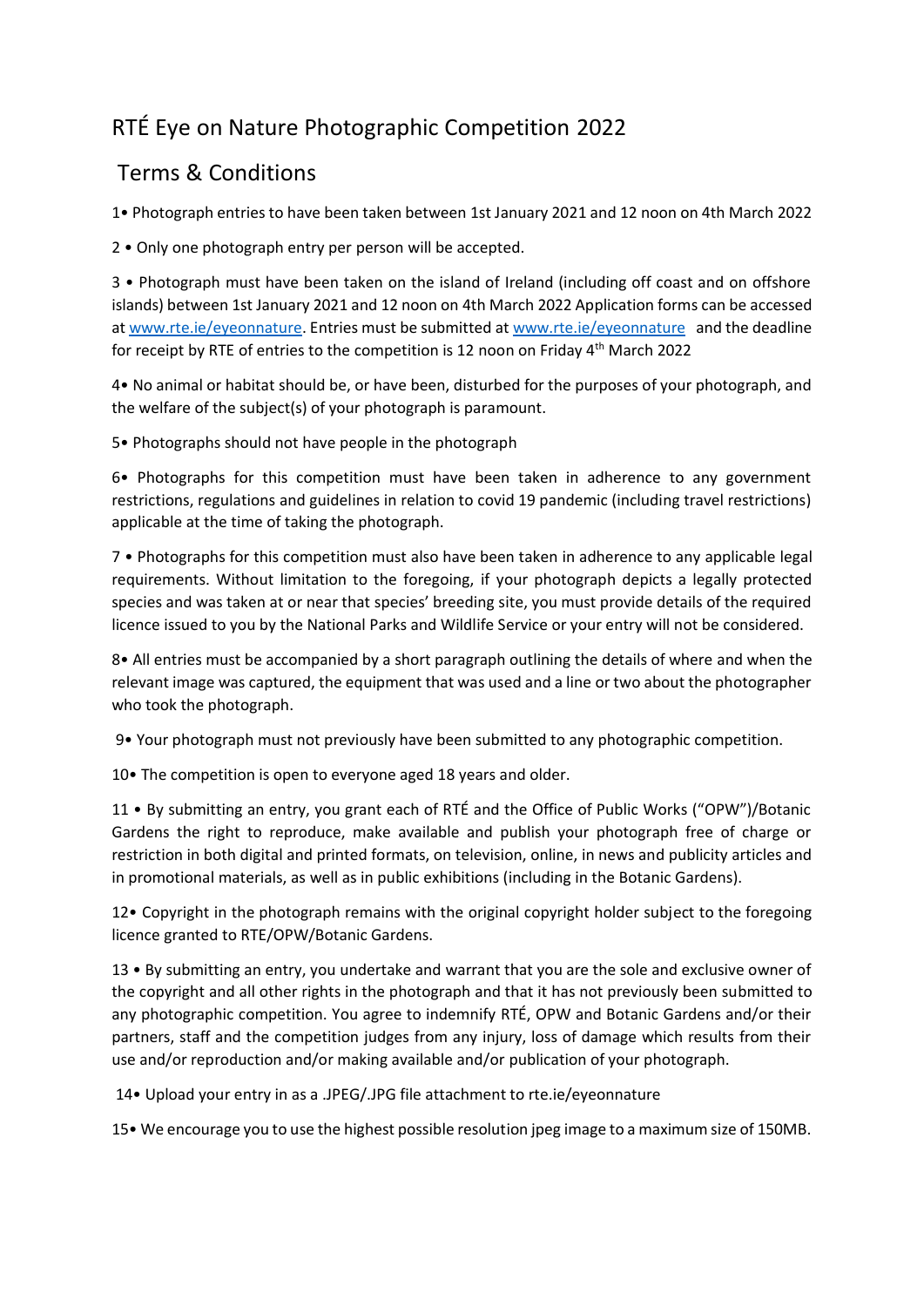16• There will be just one overall winner -decided by a panel of three expert judges from a shortlist of 12 entries that will be selected by the judges from a longer list selected by the programme production team. The programme production team decisions and the expert judges' decisions are final, and no correspondence will be entered into. The *12* shortlisted entries will be displayed as part of an exhibition at the Botanic Gardens.

17• Neither RTÉ nor OPW/Botanic Gardens accept any responsibility whatsoever for any death, injury or other damage, loss, expense or liability arising as a result of your participation in the competition (including for the avoidance of doubt in the course of taking photographs for purposes of entering a photograph into the competition).

18• This competition is not open to staff of RTÉ or the OPW/Botanic Gardens (be they employees or contractors) or their immediate family members. For these purposes an "immediate family member" includes a spouse, partner, child, step child, grandchild, brother, step brother, sister, step sister, parent, step parent or legal guardian

19• Use of a false name or address by a competition entrant will disqualify them from receiving any prize.

20 • RTÉ (in the case of the cash prize of €1,000 to the overall winner) and/or the OPW (in the case of the exhibition at Botanic Gardens and 12 family passes to the exhibition to the overall winner and the other 11 final shortlisted entrants) will endeavour to deliver their respective prizes to the applicable winners within 28 working days of their being selected as winners. Where this is not possible the winner(s) will be notified of a delay. If, due to circumstances beyond their control, the exhibition at the Botanic Gardens is not possible (e.g. due to COVID restrictions) RTÉ and the OPW reserves the right not to have the exhibition.

21• Unless otherwise stated, all taxes, insurance, fees and surcharges on any prize are the sole responsibility of the winner.

22• Prizes are non-transferable and will only be awarded to the winner(s).

23 • Where a prize is to be provided by OPW, RTÉ accept no responsibility whatsoever for the supply or non-supply or purported supply or delay in supply of the prize, including without limitation, the failure of the winner to receive ownership of or use the prize.

24• Where appropriate, prize winners are required to complete all applicable booking and/or other formalities directly with the specified prize provider(s).

25• RTÉ reserves the right to change prize details without notice and all prizes are subject to availability.

26 • Acceptance of the prize constitutes permission to use the relevant winner's name, hometown and likeness for purposes of advertising, promotion or publicity in any media without additional compensation and prize winners agree to take part in such related promotional activities as RTÉ and/or OPW/Botanic Gardens may require.

27• Neither RTÉ nor OPW/Botanic Gardens accept any responsibility whatsoever for any death, injury or other damage, loss, expense or liability arising as a result of taking a prize.

28 • Prizes not claimed within specified time limit will be deemed to have been forfeited and RTÉ may dispose of such prizes without any liability to the winner.